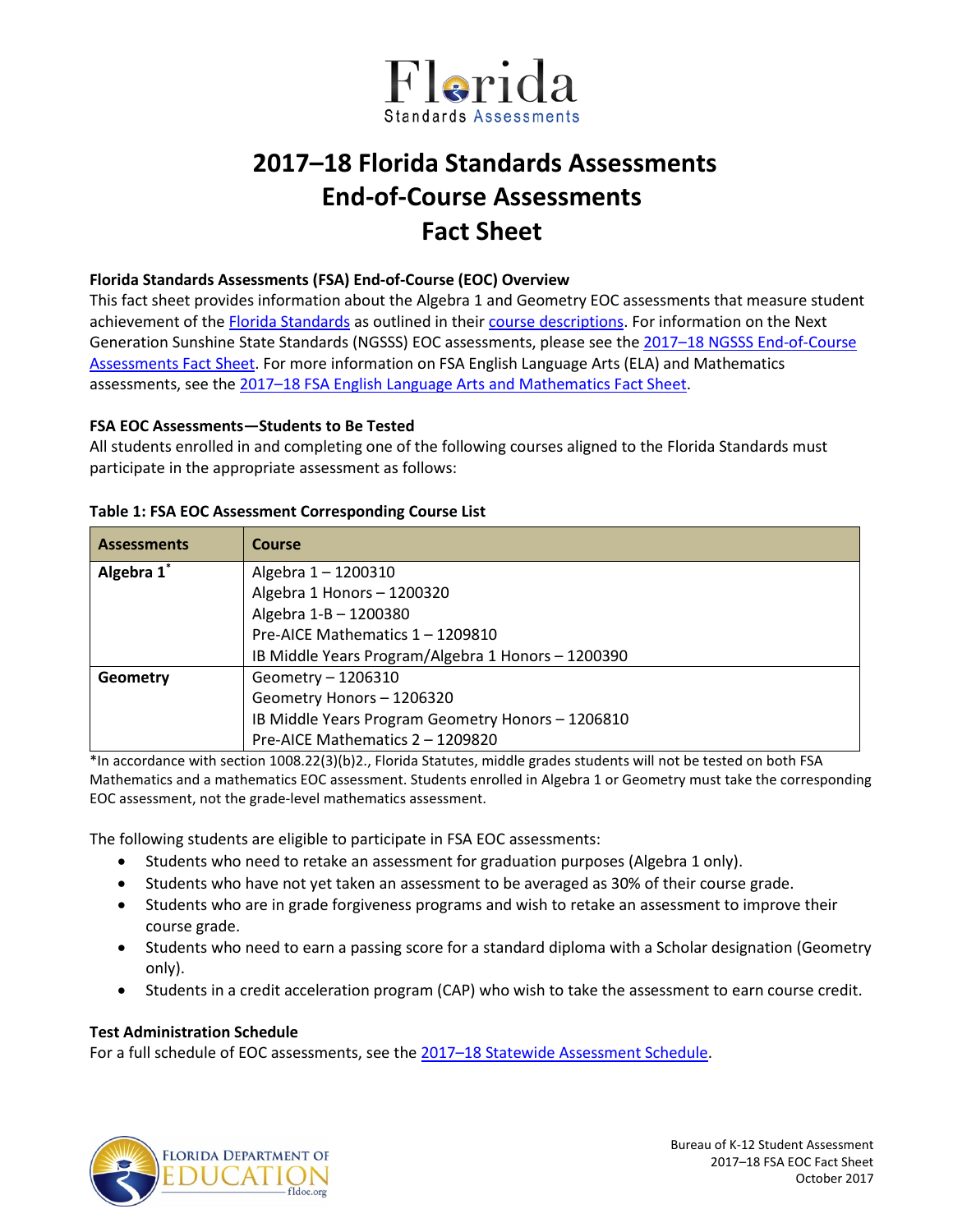## **Test Administration Information**

• The FSA EOC assessments are delivered via a computer-based test (CBT) platform called the Test Delivery System (TDS).

2

- Paper-based versions (regular print, large print, braille, and one-item-per-page) of CBT assessments are provided for students with disabilities who cannot access assessments on the computer as specified in their Individual Educational Plans (IEPs) or Section 504 plans.
- CBT accommodations (e.g., text-to-speech) are available for students whose IEPs indicate these accommodations.
- Each assessment is administered in two 90-minute sessions over two days.
- Any student not finished by the end of each 90-minute session may continue working for up to half the length of a typical school day.
- There are multiple test forms for each assessment, with a maximum of 68 items on each test form. For more information, see the Test Design Summary located on the [FSA Portal.](http://www.fsassessments.org/)
- Students are provided CBT Work Folders for each EOC session. An example of the work folder is available on the [FSA Portal.](http://fsassessments.org/)
- Scientific calculators are provided as part of the CBT platform for **Session 2 only** of FSA EOC assessments. The calculator is available for practice on the FSA [Portal.](http://www.fsassessments.org/) Please see the *[Calculator and](http://www.fsassessments.org/wp-content/uploads/2014/06/FSA-Calculator-and-Reference-Sheet-Policy-Updated-07062016.pdf)  [Reference Sheet Policies for Florida Standards Assessments \(FSA\) Mathematics Assessments](http://www.fsassessments.org/wp-content/uploads/2014/06/FSA-Calculator-and-Reference-Sheet-Policy-Updated-07062016.pdf)* for more information.

# **Practice Tests**

- Computer-based and paper-based **practice tests** and answer keys for each assessment, as well as paperbased **test item practice** handouts, are available on the [FSA Portal.](http://fsassessments.org/) Practice tests allow teachers, parents/guardians and students to become familiar with the system, functionality, tools and item types that will be encountered on the FSA. For resources to better understand the Florida Standards to which the assessments are aligned, please visit [CPALMS.](http://www.floridastandards.org/)
- Students are required to participate in a practice test session at their school prior to testing unless they are retaking an assessment.
- Districts may order paper-based large print or braille practice materials for students participating with these accommodations.

# **Achievement Levels and FSA Scale Scores**

Student performance on Florida's statewide assessments is categorized into five achievement levels. Table 2 provides information regarding student performance at each achievement level; this information is provided on student reports so that students, parents and educators may interpret student results in a meaningful way.

# **Table 2. Achievement Levels**

| Level 1                                                                              | Level 2                                                                                   | Level 3                                                               | Level 4                                             | Level 5                                                    |
|--------------------------------------------------------------------------------------|-------------------------------------------------------------------------------------------|-----------------------------------------------------------------------|-----------------------------------------------------|------------------------------------------------------------|
| Inadequate:<br>Highly likely to<br>need substantial<br>support for the<br>next grade | <b>Below Satisfactory:</b><br>Likely to need<br>substantial support<br>for the next grade | Satisfactory:<br>May need<br>additional support<br>for the next grade | Proficient:<br>Likely to excel in<br>the next grade | Mastery:<br>Highly likely to<br>excel in the next<br>grade |

Achievement Level Descriptions (ALDs) further specify what students should know and be able to do in each grade level and subject as indicated in the Florida Standards. The FSA ALDs are available on the [FSA Portal.](http://www.fsassessments.com/)